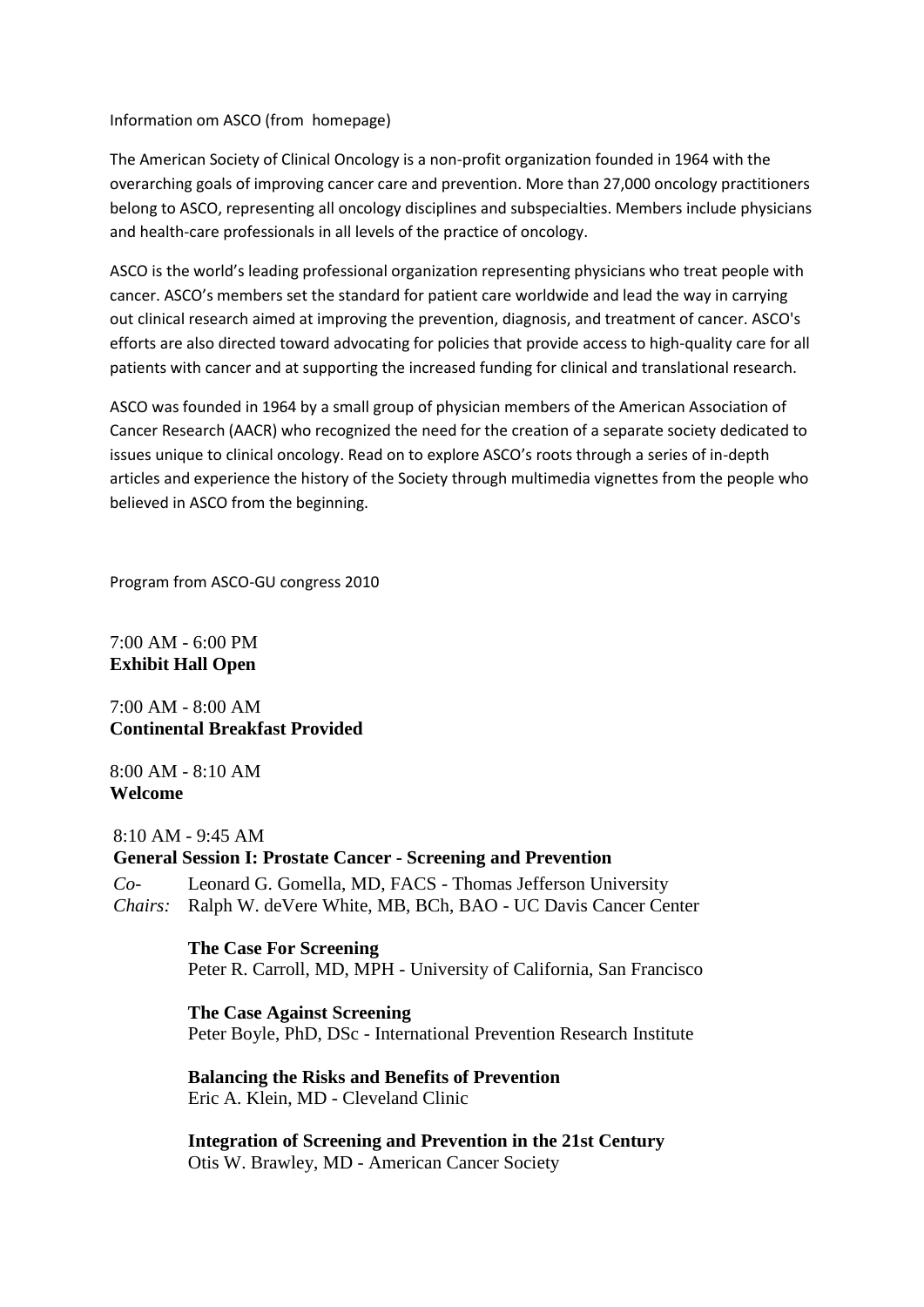#### **[Abstract #1](http://www.asco.org/ASCOv2/Meetings/Abstracts?&vmview=abst_detail_view&confID=73&abstractID=30910)**: **Urine measurement of TMPRSS2:ERG for the early detection of significant prostate cancer**

John T. Wei, MD, MS - University of Michigan (First author: Sheila M. J. Aubin, PhD - Gen-Probe Incorporated)

# **[Abstract #2](http://www.asco.org/ASCOv2/Meetings/Abstracts?&vmview=abst_detail_view&confID=73&abstractID=30934)**: **Improved prediction of prostate biopsy outcome by incorporating TMPRSS2:ERG and other risk factors into a logistic regression model**

James B. Amberson, MD - Dianon Systems, Inc. (First author: John R. Day, PhD - Gen-Probe Incorporated)

#### **Question and Answer Session**

 $9.45$  AM -  $10.15$  AM **Break**

10:15 AM - 11:45 AM **General Session II: Prostate Cancer - Integrated Care for High-risk Disease** *Co-Chairs:* Robert S. DiPaola, MD - The Cancer Institute of New Jersey Mark A. Ritter, MD, PhD - University of Wisconsin Clinical Cancer Center

> **All High-risk Disease is Not the Same** Joel B. Nelson, MD - University of Pittsburgh School of Medicine

**Usefulness of Imaging in High-risk Prostate Cancer** Mukesh G. Harisinghani, MD - Dana-Farber/Harvard Cancer Center

**The Case for Surgery in High-risk Disease** Judd W. Moul, MD - Duke University

**The Case for Radiotherapy in High-risk Disease** Mack Roach, III, MD. FACR - University of California, San Francisco

**Androgen Suppression and Cardiovascular Mortality** Matthew R. Smith, MD, PhD - Massachusetts General Hospital

#### **Question and Answer Session**

11:45 AM - 1:15 PM **General Poster Session A (Boxed Lunch Provided)**

 $11:50$  AM -  $1:05$  PM **Translational Science Sessions** *Ticket Required/Boxed Lunch Provided*

#### **Prostate Cancer**

*Mechanisms by which the Androgen Receptor Mediates Prostate Cancer* Donald J. Tindall, PhD - Mayo Clinic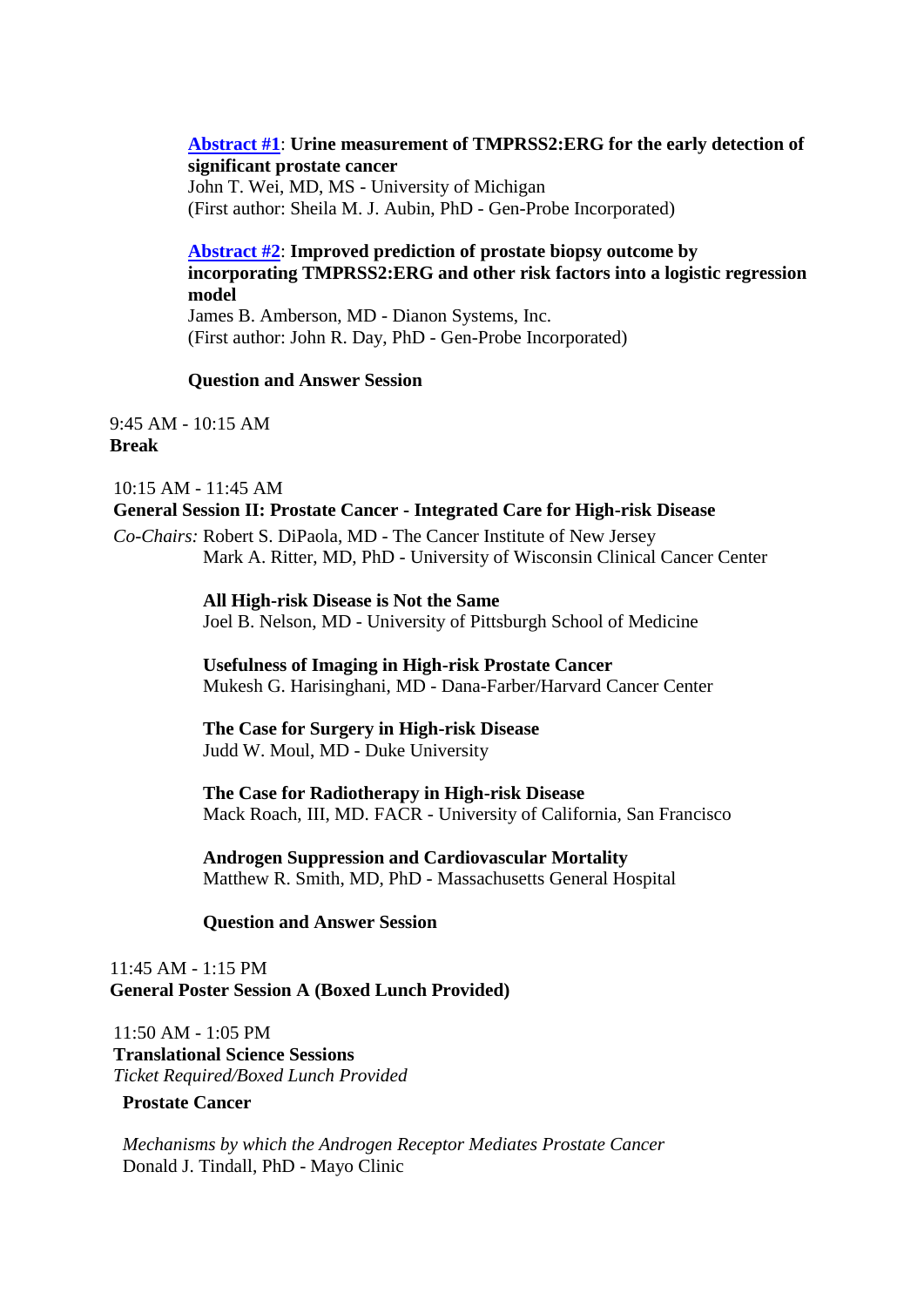*Synthesis of Androgens by the Prostate Tumor* Edward P. Gelmann, MD - Columbia University

#### **Renal Cancer**

*HIF1 Alpha/HIF2 Alpha Distinctions in Kidney Cancer Biology* Katherine L. Nathanson, MD, FACMG, FACP - University of Pennsylvania

*Role of PI3-Kinase Pathway and Targeting* Daniel C. Cho, MD, MS, MSc - Beth Israel Deaconess Medical Center

*Biology and Management of Acquired Resistance of the VEGF Pathway* Michael B. Atkins, MD - Beth Israel Deaconess Medical Center

# 1:15 PM - 2:45 PM **Oral Abstract Session A: Prostate Cancer**

*Co-Chairs:* Scott G. Williams, MD - Peter MacCallum Cancer Centre (Melbourne, Australia)

Alan Pollack, MD, PhD - University of Miami - Miller School of Medicine

**[Abstract #5](http://www.asco.org/ASCOv2/Meetings/Abstracts?&vmview=abst_detail_view&confID=73&abstractID=30817)**: **Validation of the PCA3 molecular urine test for predicting repeat prostate biopsy outcome in the placebo arm of the dutasteride REDUCE trial.** Leonard S. Marks, MD - Geffen School of Medicine at UCLA (First author: Jack Groskopf, PhD - Gen-Probe, Incorporated)

**[Abstract #6:](http://www.asco.org/ASCOv2/Meetings/Abstracts?&vmview=abst_detail_view&confID=73&abstractID=30652) Effect of short-term endocrine therapy prior to and during radiation therapy on overall survival in patients with T1b-T2b adenocarcinoma of the prostate and PSA equal to or less than 20: Initial results of RTOG 94-08.** David G. McGowan, MB.ChB, FRCPC - Cross Cancer Institute

**[Abstract #7:](http://www.asco.org/ASCOv2/Meetings/Abstracts?&vmview=abst_detail_view&confID=73&abstractID=30306) A phase III trial of docetaxel-estramustine in high risk localized prostate cancer (GETUG 12 trial): Design, tolerance, response, and quality of life (QOL).**

Karim Fizazi, MD, PhD - Institut Gustave Roussy

**[Abstract #8:](http://www.asco.org/ASCOv2/Meetings/Abstracts?&vmview=abst_detail_view&confID=73&abstractID=30778) Updated survival results of the IMPACT trial of sipuleucel-T for metastatic castration resistant prostate cancer (CRPC).** Philip Kantoff, MD - Dana-Farber Cancer Institute

**[Abstract #9:](http://www.asco.org/ASCOv2/Meetings/Abstracts?&vmview=abst_detail_view&confID=73&abstractID=30560) Cabazitaxel or mitoxantrone with prednisone in patients with metastatic castration-resistant prostate cancer (mCRPC) previously treated with docetaxel: Final results of a multinational phase III trial (TROPIC).** A. Oliver Sartor, MD - Tulane University

**[Abstract #10:](http://www.asco.org/ASCOv2/Meetings/Abstracts?&vmview=abst_detail_view&confID=73&abstractID=30467) Twenty-four months after prostate cancer treatment: Partner's appraisal of the cancer experience and partner quality of life.** Janet K. Harden, PhD - Wayne State University College of Nursing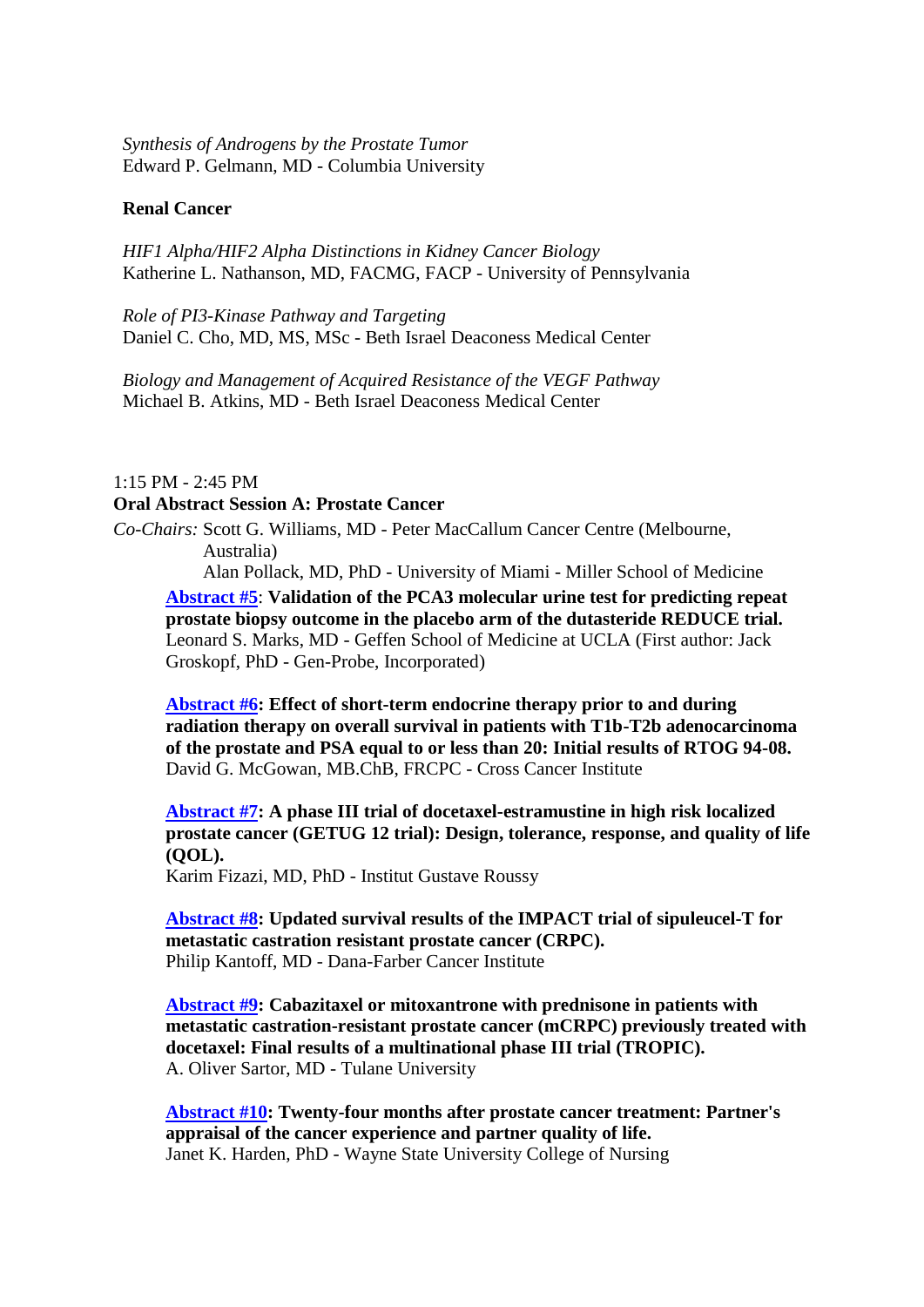**[Abstract #11:](http://www.asco.org/ASCOv2/Meetings/Abstracts?&vmview=abst_detail_view&confID=73&abstractID=30119) Comparison of health-related quality of life 5 years after SPIRIT (Surgical Prostatectomy (RP) vs. interstitial radiation (BT) intervention trial ACOSOG Z0070).**

Juanita M. Crook, MD, FRCPC - British Columbia Cancer Agency

**[Abstract #12:](http://www.asco.org/ASCOv2/Meetings/Abstracts?&vmview=abst_detail_view&confID=73&abstractID=30876) Use of biopsy Ki-67 to predict systemic progression and cancerspecific death following radical prostatectomy.** Matthew Kevin Tollefson, M.D - Mayo Clinic

# **[Abstract #13:](http://www.asco.org/ASCOv2/Meetings/Abstracts?&vmview=abst_detail_view&confID=73&abstractID=30210) Single nucleotide polymorphisms (SNPs) in the matrix metalloproteinase (MMP) gene family, gastroesophageal reflex disease (GERD), and risk of esophageal adenocarcinoma (EAC)**

Andrew Loblaw, MSc, MD, FRCPC – University of Toronto (First author: Laurence Klotz, MD - Sunnybrook Health Sciences Centre)

2:45 PM - 3:15 PM **Break**

3:15 PM - 4:45 PM **General Session III: Prostate Cancer - Future Pathways: What is on the Way?** *Co-Chairs:* Howard I. Scher, MD - Memorial Sloan-Kettering Cancer Center Maha H. Hussain, MD - University of Michigan

# **[Abstract #3:](http://www.asco.org/ASCOv2/Meetings/Abstracts?&vmview=abst_detail_view&confID=73&abstractID=30417) Effect of luteinizing hormone on the steroid biosynthesis pathway in prostate cancer.**

Jacek K. Pinski, MD, PhD - University of Southern California Norris Comprehensive Cancer Center

**[Abstract #4:](http://www.asco.org/ASCOv2/Meetings/Abstracts?&vmview=abst_detail_view&confID=73&abstractID=30269) Bone scan flare in patients (pts) receiving abiraterone acetate (AA) for metastatic androgen deprivation-resistant prostate cancer (mADRPC): Analysis of data from a phase II study of the Department of Defense Prostate Cancer Clinical Trials Consortium.** Shreya Shah, MD - University of California, San Francisco

**The Androgen Receptor and Prostate Cancer: State of the ART** Donald J. Tindall, PhD - Mayo Clinic

**AR Pathways** Charles J. Ryan, MD - University of California, San Francisco

**Non-AR Targeted Pathways** Wm. Kevin Kelly, DO - Yale Cancer Center

**Immunologic Therapies**

Charles G. Drake, MD, PhD - Johns Hopkins Sidney Kimmel Comprehensive Cancer Center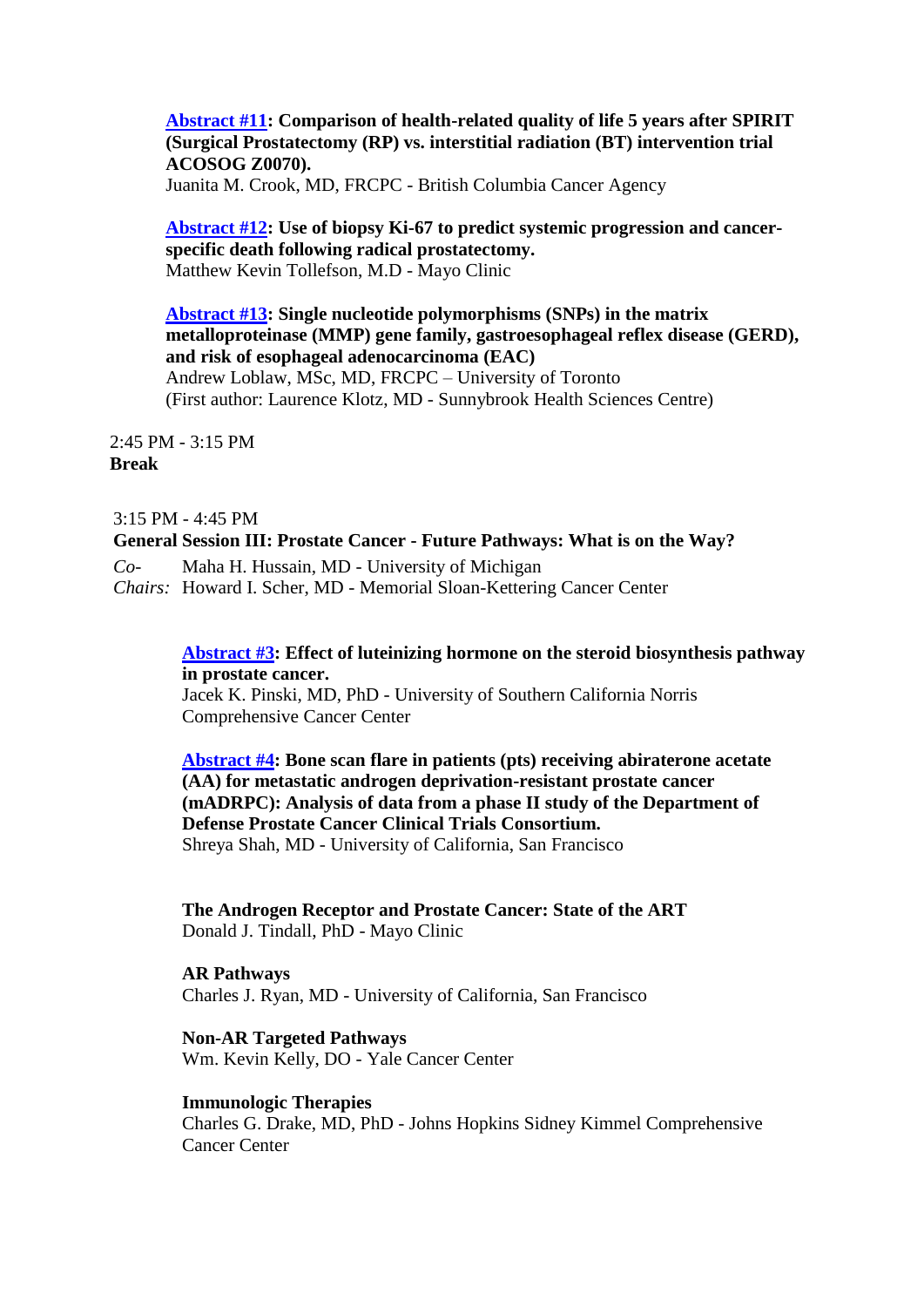#### **Question and Answer Session**

4:45 PM - 6:00 PM **Reception and General Poster Session B: Prostate Cancer (Wine and Cheese Provided)**

4:55 PM - 6:00 PM **Fellows Poster Walk: Prostate** *(Ticket Required - Attendance Limited to Fellows, Residents, and Junior Faculty) Walk Leaders:* Alan Pollack, MD, PhD - University of Miami - Miller School of Medicine Howard I. Scher, MD - Memorial Sloan-Kettering Cancer Center

#### **Saturday, March 6, 2010**

#### 7:00 AM - 6:45 PM **Exhibit Hall Open**

7:00 AM - 8:00 AM **Best of Journals Session: Prostate Cancer** *Ticket Required/Continental Breakfast Provided Co-Chairs:* W. Robert Lee, MD, MS - Duke University Medical Center Joel B. Nelson, MD - University of Pittsburgh School of Medicine Matthew R. Smith, MD, PhD - Massachusetts General Hospital

7:00 AM - 8:00 AM **Continental Breakfast Provided**

8:10 AM - 8:15 AM **Welcome**

8:15 AM - 10:00 AM **General Session IV: Cancers of the Urothelium** *Co-*Harry W. Herr, FACS - Memorial Sloan-Kettering Cancer Center

*Chairs:* Eila C. Skinner, MD - University of Southern California

**The Current Role of CT Urography and MR Urography in the Evaluation of the Upper Urinary Tract** Stuart G. Silverman, MD - Dana-Farber/Harvard Cancer Center

**Optimizing Responses to Bacillus Calmette Guérin for Non-muscle Invasive Bladder Cancer: Role of Inflammation and Cytokine Biomarkers** Ashish M. Kamat, MD, FACS - M. D. Anderson Cancer Center

## **What is the Surgical Standard for Pelvic Lymphadenectomy and Radical Cystectomy?**

Seth P. Lerner, MD - Baylor College of Medicine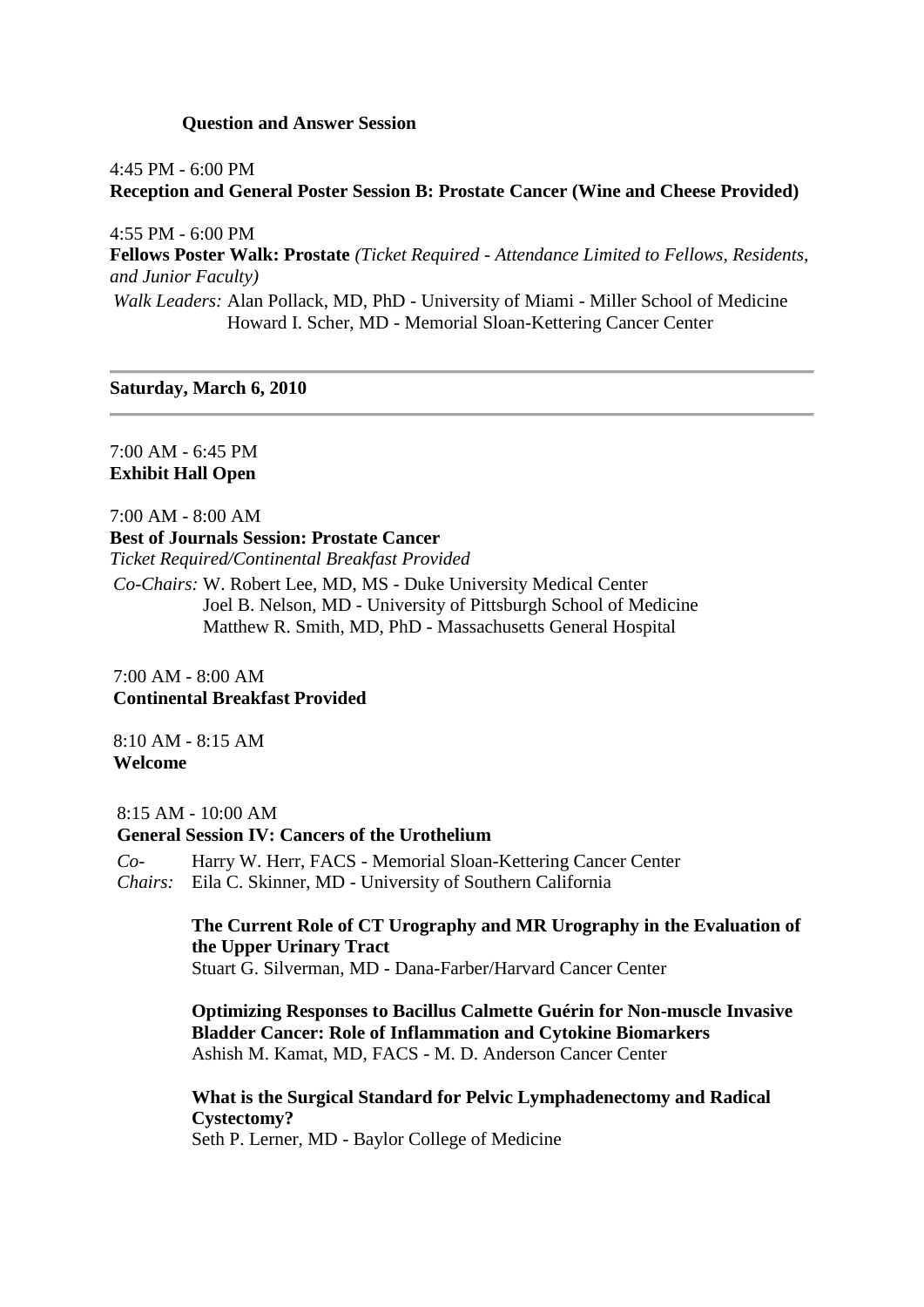# **Optimizing Systemic Therapy for Advanced Urothelial Cancer**

Joaquim Bellmunt, MD - University Hospital del Mar (Barcelona, Spain)

**[Abstract #273:](http://www.asco.org/ASCOv2/Meetings/Abstracts?&vmview=abst_detail_view&confID=73&abstractID=30957) 15-year outcomes of selective bladder preservation for invasive bladder cancer: The Massachusetts General Hospital experience.** Jason Alexander Efstathiou, MD, DPhil - Massachusetts General Hospital

## **Question and Answer Session**

## 10:00 AM - 10:30 AM **Break**

# 10:30 AM - 11:45 AM

## **General Session V: Tumor Board Discussion on Rare Tumors of the GU Tract** *Co-*

- Dean F. Bajorin, MD Memorial Sloan-Kettering Cancer Center
- *Chairs:* Deborah A. Kuban, MD - M. D. Anderson Cancer Center
- *Panel:* **Radiological Perspective:** Stuart G. Silverman, MD Dana-Farber/Harvard Cancer Center

**Urological Oncology Perspective:** Cheryl T. Lee, MD - University of Michigan

**Medical Oncology Perspective:** George J. Bosl, MD - Memorial Sloan-Kettering Cancer Center

**Pathology Perspective:** David J. Grignon, MD, FRCPC - Indiana University

**Radiation Oncology Perspective:** Anthony L. Zietman, MD - Massachusetts General Hospital

*Topics:* **Prostate Case Bladder Case Kidney/Lesion in Kidney Case**

11:45 AM - 12:30 PM **Keynote Lecture - How the Epigenome Changes in Cancer** *Introduction:* Howard M. Sandler, MD - Cedars-Sinai Medical Center

> **How the Epigenome Changes in Cancer** Peter A. Jones, PhD, DSc - USC/Norris Comprehensive Cancer Center

 $12:30$  PM -  $2:00$  PM **General Poster Session C: Prostate Cancer** *(Boxed Lunch Provided)*

12:40 PM - 1:45 PM **Fellows, Residents, and Junior Faculty Networking Luncheon** *Ticket Required*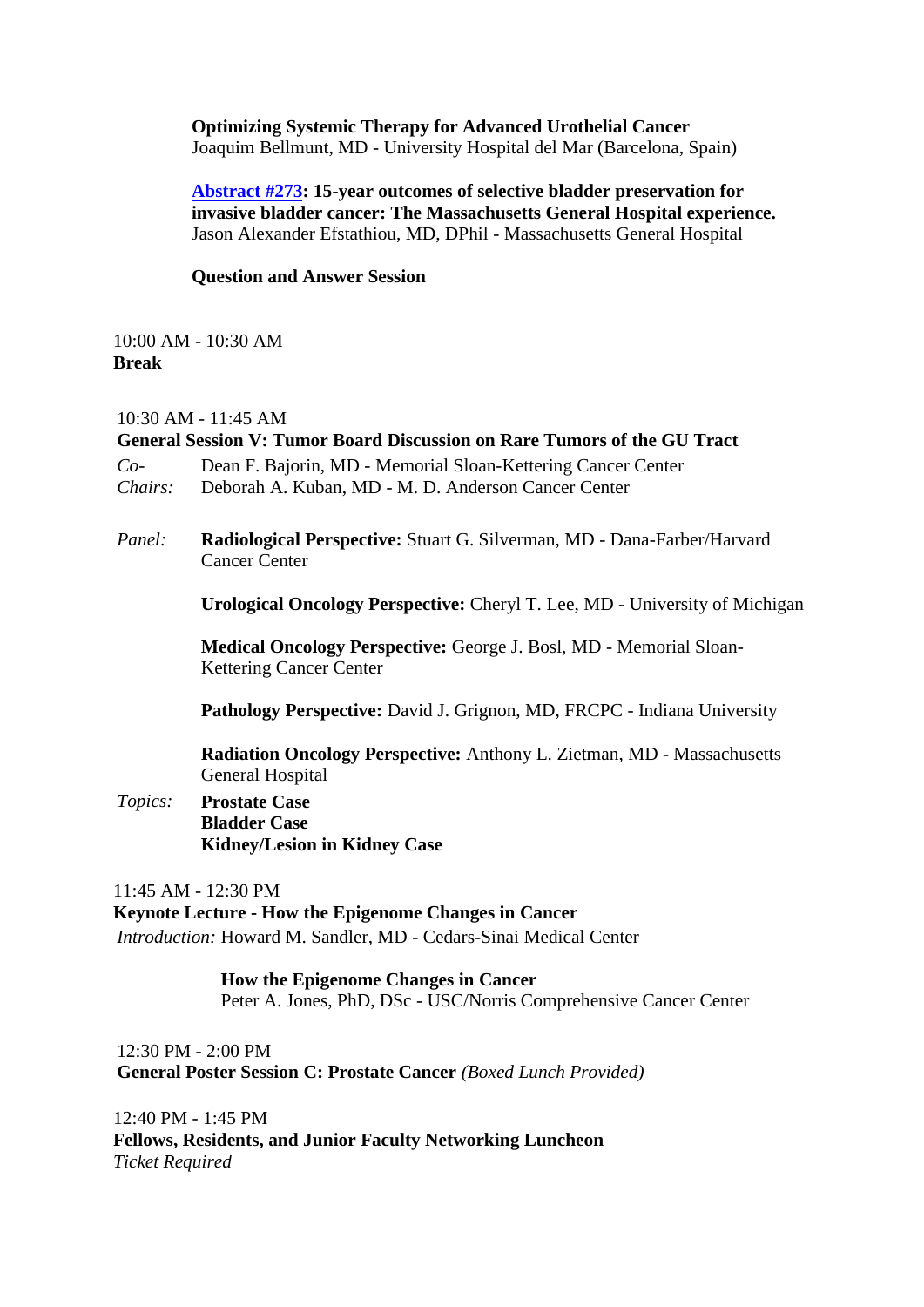*Co-Chairs:* Ralph W. deVere White, MB, BCh, BAO - UC Davis Cancer Center Maha H. Hussain, MD - University of Michigan

2:00 PM - 3:30 PM

#### **Oral Abstract Session B: Prostate, Testis, Bladder, and Other GU Neoplasms**

*Co-Chairs:* Christopher Cheng, MBBS, FRCS, M Med (Surg), FAMS - Singapore General **Hospital** 

Naomi Haas, MD - University of Pennsylvania Abramson Cancer Center

**[Abstract #14](http://www.asco.org/ASCOv2/Meetings/Abstracts?&vmview=abst_detail_view&confID=73&abstractID=30805)**: **Fifteen-year biochemical relapse-free survival and overall survival following 125I prostate brachytherapy in clinically localized prostate cancer: Seattle experience.**

John E. Sylvester, MD - Seattle Prostate Cancer Center

#### **[Abstract #15:](http://www.asco.org/ASCOv2/Meetings/Abstracts?&vmview=abst_detail_view&confID=73&abstractID=30363) Cell cycle progression genes predict recurrence after radical prostatectomy.**

Gregory Peter Swanson, MD - University of Texas Health Science Center at San Antonio

**[Abstract #16:](http://www.asco.org/ASCOv2/Meetings/Abstracts?&vmview=abst_detail_view&confID=73&abstractID=30350) Effect of TMPRSS2/ERG fusion gene expression on radio- and chemo-responsiveness in prostate cancer cell lines.** Todd A. Swanson, MD, PhD - William Beaumont Hospital

**[Abstract #17:](http://www.asco.org/ASCOv2/Meetings/Abstracts?&vmview=abst_detail_view&confID=73&abstractID=30211) The relationship between androgen receptor and pro-angiogenic gene expression levels in prostate cancer and their prognostic value.** Tanya B. Dorff, MD - University of Southern California Norris Comprehensive Cancer Center

#### **[Abstract #18:](http://www.asco.org/ASCOv2/Meetings/Abstracts?&vmview=abst_detail_view&confID=73&abstractID=30993) Time trends in the utilization of higher-cost treatments for prostate cancer, 2002-2007.**

Paul Linh Nguyen, MD - Dana-Farber Cancer Institute/Brigham and Women's Hospital

**[Abstract #274:](http://www.asco.org/ASCOv2/Meetings/Abstracts?&vmview=abst_detail_view&confID=73&abstractID=30750) Do mixed histologic features affect survival benefit from neoadjuvant platinum-based combination chemotherapy in patients with locally advanced bladder cancer?**

Edward M. Messing, MD - University of Rochester Medical Center

**[Abstract #275:](http://www.asco.org/ASCOv2/Meetings/Abstracts?&vmview=abst_detail_view&confID=73&abstractID=30568) Prospective trial to identify optimal bladder cancer surveillance protocol: reducing costs while maximizing sensitivity.** Jose A. Karam, MD - University of Texas M. D. Anderson Cancer Center

**[Abstract #248:](http://www.asco.org/ASCOv2/Meetings/Abstracts?&vmview=abst_detail_view&confID=73&abstractID=30823) Extensive inguinal lymphadenectomy in high-risk penile cancer improves overall five-year survival: A SEER study.** Viraj A Master, MD, PhD - Emory University

**[Abstract #256:](http://www.asco.org/ASCOv2/Meetings/Abstracts?&vmview=abst_detail_view&confID=73&abstractID=30654) 2-18fluoro-deoxy-d-glucose positron emission tomography (FDG-PET) for postchemotherapy seminoma residuals: a retrospective validation of the SEMPET trial.**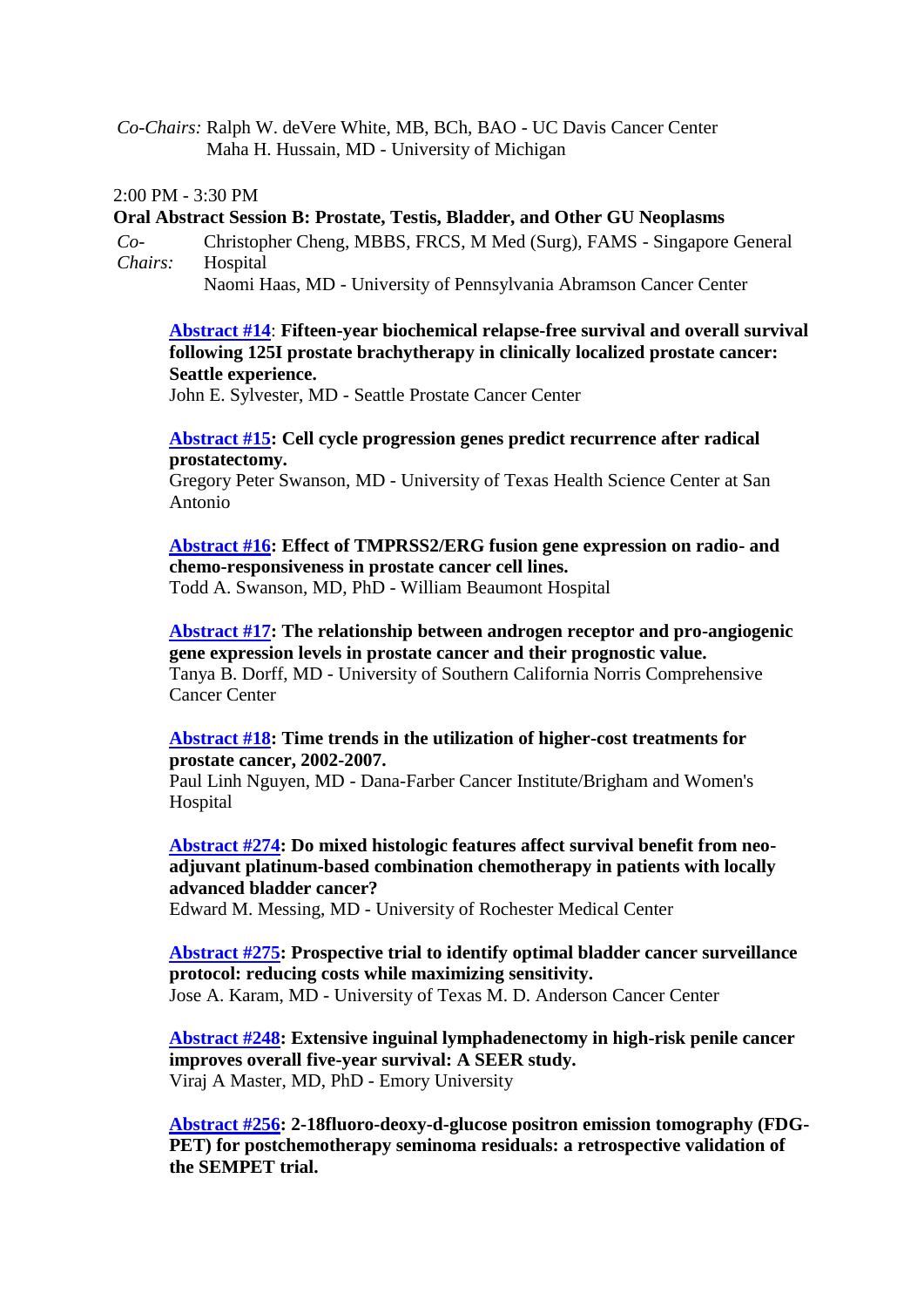Mark Bachner, MD - ACR-ITR Vienna

3:30 PM - 4:00 PM **Break**

4:00 PM - 5:30 PM

# **General Session VI: Renal Cancer - Localized Kidney Tumors: Pathology and Diagnosis**

*Co-*David Y. Chen, MD, FACS - Fox Chase Cancer Center

*Chairs:* Ronald J. Zagoria, MD, FACR - Wake Forest University Health Sciences

# **What Does the Practicing Oncologist Need to Know About Kidney Pathology?**

Victor E. Reuter, MD - Memorial Sloan-Kettering Cancer Center

**Molecular Imaging for Phenotypic Characterization of Urologic Cancers: Implication for Management and Targeted Therapy (G250 PET)** Chaitanya R. Divgi, MD - University of Pennsylvania

# **Rationale and Potential Pitfalls of Active Surveillance for Small Kidney Tumors**

Michael A.S. Jewett, MD, FRCSC, FACS - Princess Margaret Hospital/University of Toronto

#### **[Abstract #310:](http://www.asco.org/ASCOv2/Meetings/Abstracts?&vmview=abst_detail_view&confID=73&abstractID=30765) Active surveillance of an incidental renal mass in the setting of an active or recently treated non-renal malignancy.** Frances M Alba, MD - University of Texas Health Science Center at Houston

**Role of Thermal Ablation in the Management of Small Renal Masses** *The Case Against Thermal Ablation* - David Y. Chen, MD, FACS - Fox Chase Cancer Center *The Case For Thermal Ablation* - Debra A. Gervais, MD - Massachusetts General Hospital

**Question and Answer Session**

# 5:30 PM - 6:45 PM **Reception and General Poster Session D: Testis, Bladder, Renal and Other GU Neoplasms (Wine and Cheese Provided)**

5:40 PM - 6:45 PM

**Fellows Poster Walk: Renal** *(Ticket Required - Attendance Limited to Fellows, Residents, and Junior Faculty)*

*Walk Leaders:* Michael A. S. Jewett, MD, FRCSC, FACS - Princess Margaret Hospital/ University of Toronto

Elisabeth I. Heath, MD - Karmanos Cancer Center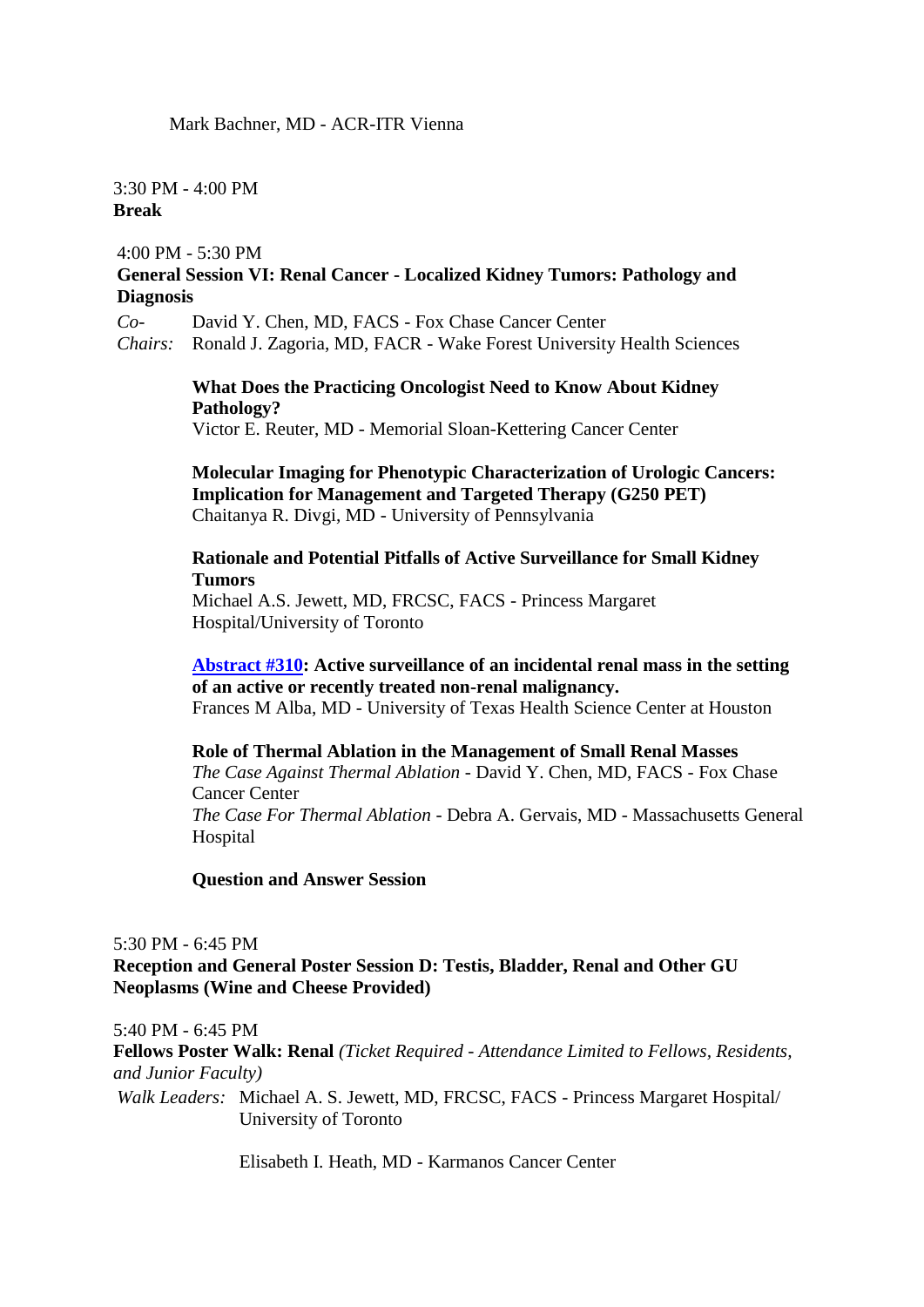#### Sunday, March 7, 2010

#### 7:00 AM - 8:00 AM **Best of Journals Session: Renal Cancer** *Ticket Required/Continental Breakfast Provided*

*Co-Chairs:* J. Louis Hinshaw, MD - University of Wisconsin School of Medicine and Public Health Gary R. Hudes, MD - Fox Chase Cancer Center Christopher G. Wood, MD, FACS - M.D. Anderson Cancer Center

#### 7:00 AM - 8:00 AM **Continental Breakfast Provided**

7:00 AM - 8:15 AM **General Poster Session E: Testis, Bladder, Renal and Other GU Neoplasms (Continental Breakfast Provided)**

8:10 AM - 8:15 AM **Welcome**

#### 8:15 AM - 9:45 AM

#### **General Session VII: Renal Cancer - Surgical Management of Kidney Tumors**

*Co-Chairs:* Toni K. Choueiri, MD - Dana-Farber/Harvard Cancer Center Paul Russo, MD, FACS - Memorial Sloan-Kettering Cancer Center

#### **What All Oncologists Need to Know About Estimated Glomerular Filtration Rate**

Lesley A. Stevens, MD, MS, FRCPC - Tufts University School of Medicine

**The Oncologic and Medical Rationale for Partial Nephrectomy** Paul Russo, MD, FACS - Memorial Sloan-Kettering Cancer Center

# **Management of Regionally Advanced Renal Cell (IVC and Lymph Node Management)**

Michael L. Blute, MD - Mayo Clinic

# **Adjuvant/Neo-adjuvant Strategies Integrating Surgery and Targeted Therapies**

Hein van Poppel, MD, PhD - University Hospitals Leuven

# **[Abstract #311:](http://www.asco.org/ASCOv2/Meetings/Abstracts?&vmview=abst_detail_view&confID=73&abstractID=30469) The impact of cytoreductive nephrectomy in patients with metastatic renal cell carcinoma (mRCC) treated with vascular endothelial growth factor (VEGF)-targeted therapy**

Toni K. Choueiri, MD, MS - Dana-Farber Cancer Institute/Harvard Medical **School** 

#### **Question and Answer Session**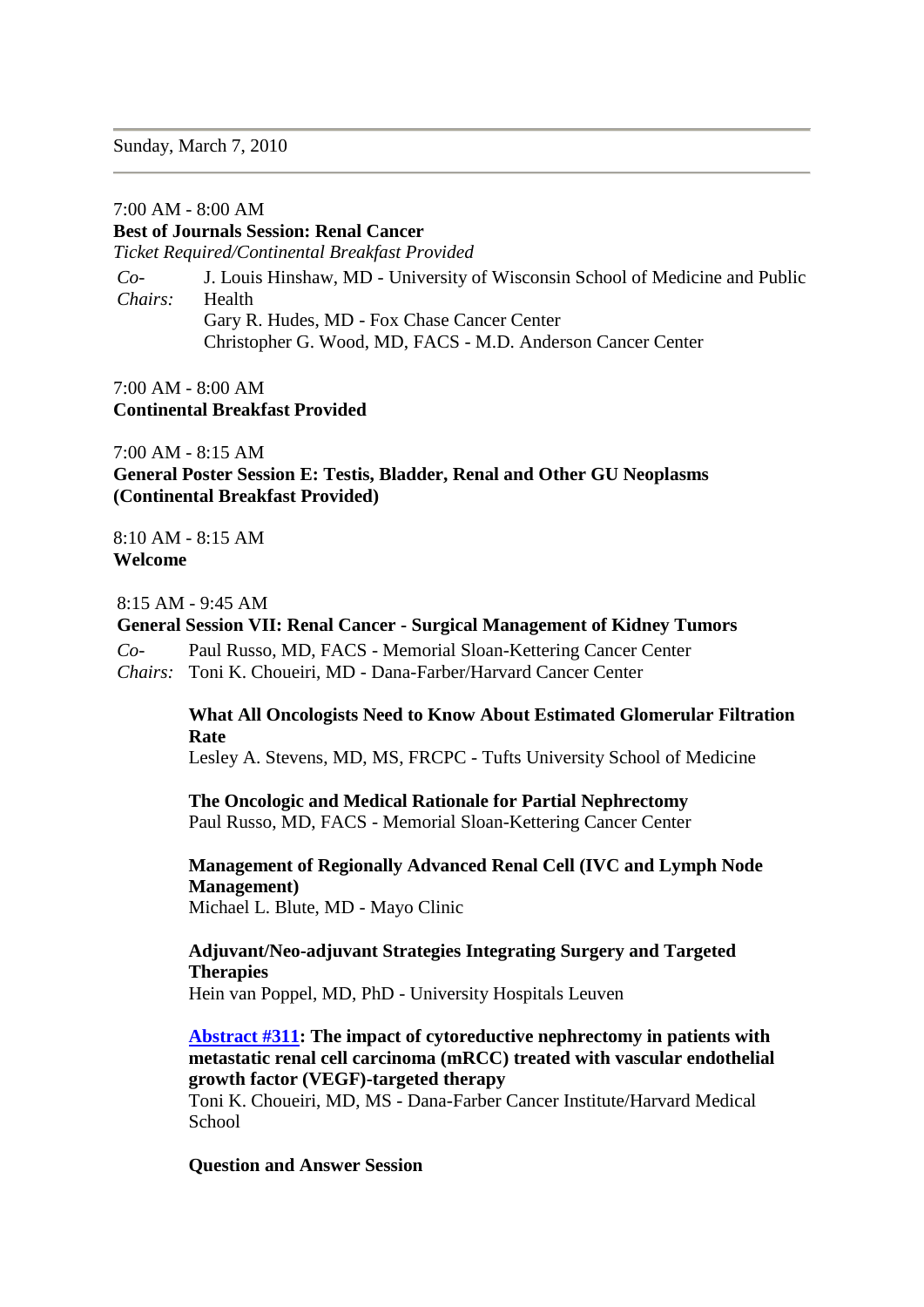9:45 AM - 10:00 AM **Break**

10:00 AM - 11:30 AM **Oral Abstract Session C: Renal Cancer**

*Co-Chairs:* Robert J. Motzer, MD - Memorial Sloan-Kettering Cancer Center Paul Russo, MD, FACS - Memorial Sloan-Kettering Cancer Center

**[Abstract #313](http://www.asco.org/ASCOv2/Meetings/Abstracts?&vmview=abst_detail_view&confID=73&abstractID=30266)**:**Pathological upstaging does not affect survival in patients with pT2/T3 renal tumors treated by either partial nephrectomy (PN) or radical nephrectomy (RN)**

Christopher J. Weight, MD - Cleveland Clinic

**[Abstract #314:](http://www.asco.org/ASCOv2/Meetings/Abstracts?&vmview=abst_detail_view&confID=73&abstractID=30574) Race determines histological subtypes and stage of RCC: An analysis of the SEER database.** Paul H. Chung, MD - Urologic Oncology Branch, National Cancer Institute

**[Abstract #315:](http://www.asco.org/ASCOv2/Meetings/Abstracts?&vmview=abst_detail_view&confID=73&abstractID=30619) Every minute counts when you clamp the renal hilum during partial nephrectomy .** Robert Houston Thompson, MD - Mayo Clinic

**[Abstract #316:](http://www.asco.org/ASCOv2/Meetings/Abstracts?&vmview=abst_detail_view&confID=73&abstractID=30556) Radiofrequency ablation (RFA) of renal tumors: Clinical, radiographic, and pathologic results from a tertiary cancer center.** Jose A. Karam, MD - University of Texas M. D. Anderson Cancer Center

**[Abstract #317:](http://www.asco.org/ASCOv2/Meetings/Abstracts?&vmview=abst_detail_view&confID=73&abstractID=30087) Effect of complete resection for multiple metastases of renal cell carcinoma on survival.** Angela L. Alt, MD - Department of Urology, Mayo Clinic

**[Abstract #318:](http://www.asco.org/ASCOv2/Meetings/Abstracts?&vmview=abst_detail_view&confID=73&abstractID=30771) Does targeted therapy result in reliable and meaningful primary tumor downstaging in patients with metastatic renal cell carcinoma?** Edwin Jason Abel, MD - M. D. Anderson Cancer Center

**[Abstract #319:](http://www.asco.org/ASCOv2/Meetings/Abstracts?&vmview=abst_detail_view&confID=73&abstractID=30062) Clinical activity of sunitinib rechallenge in metastatic renal cell carcinoma.**

Brian I. Rini, MD - Cleveland Clinic

**[Abstract #320:](http://www.asco.org/ASCOv2/Meetings/Abstracts?&vmview=abst_detail_view&confID=73&abstractID=30558) Use of MDM2 to link survival and invasiveness in renal cell carcinoma and as a novel drug target for therapy.** Mark T. Boyd, B.Sc., Ph.D. - University of Liverpool

**[Abstract #321:](http://www.asco.org/ASCOv2/Meetings/Abstracts?&vmview=abst_detail_view&confID=73&abstractID=30609) The high-dose aldesleukin (HD IL-2) "Select" trial in patients with metastatic renal cell carcinoma (mRCC): Preliminary assessment of clinical benefit.**

David F. McDermott, MD - Beth Israel Deaconess Medical Center

11:30 AM - 12:30 PM

**General Poster Session E: Testis, Bladder, Renal and Other GU Neoplasms (Boxed Lunch Provided)**